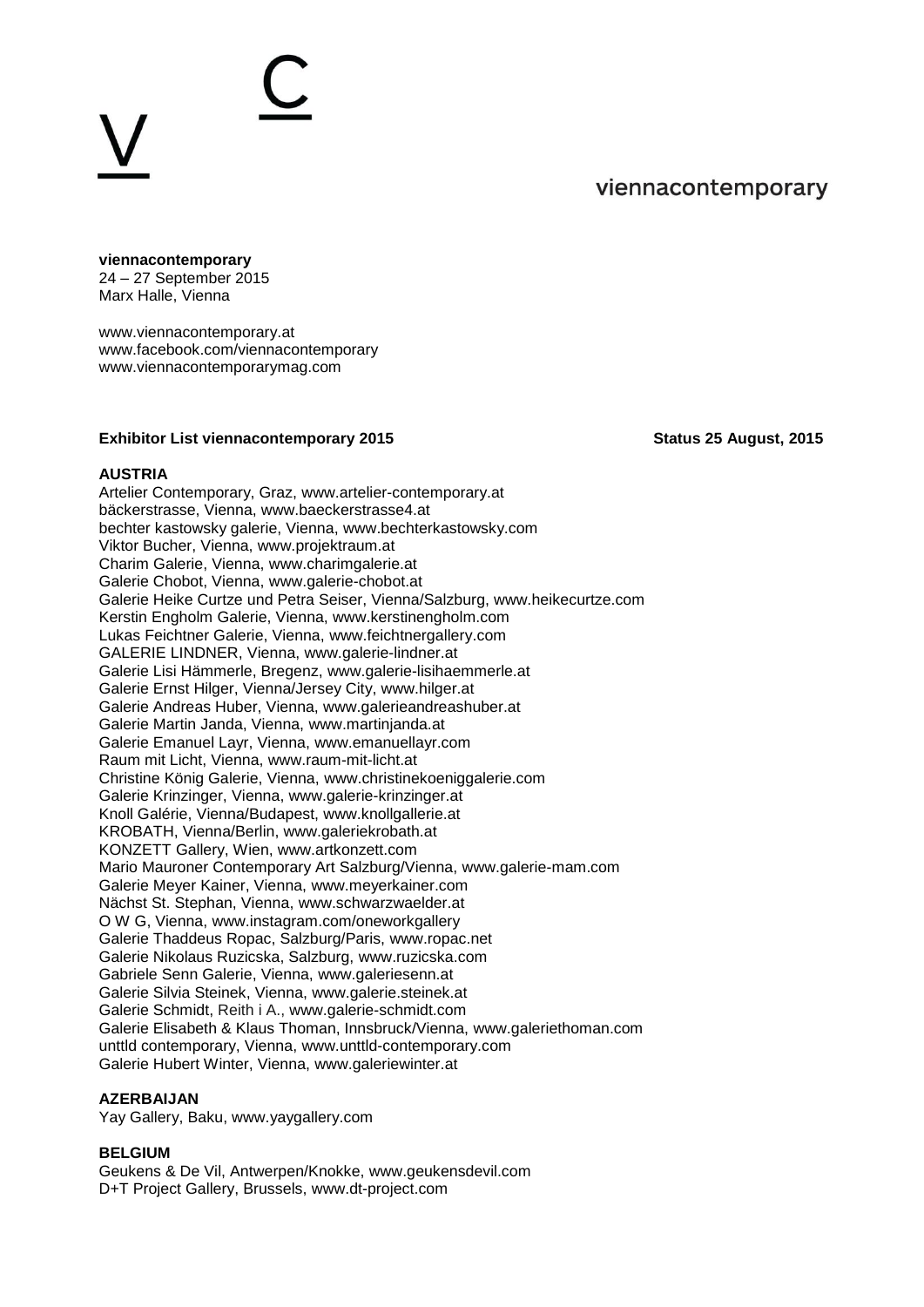

## **BULGARIA – Focus Bulgaria**

SARIEV Contemporary, Plovdiv, [www.sariev-gallery.com](http://www.sariev-gallery.com/) Open Arts Foundation, Plovdiv, openarts.info Institute of Contemporary Art-Sofia, Sofia, www.ica-sofia.org Art Affairs and Documents Foundation, Sofia, [www.annalindhfoundation.org](http://www.annalindhfoundation.org/)

#### **CZECH REPUBLIC**

SVIT, Prague, [www.svitpraha.org](http://www.svitpraha.org/) FAIT GALLERY, Brno, [www.faitgallery.com](http://www.faitgallery.com/) 

#### **DENMARK**

Martin Asbæk Gallery, Copenhagen, [www.martinasbaek.com](http://www.martinasbaek.com/)

#### **ESTONIA**

Temnikova & Kasela gallery, Tallinn, [www.temnikova.ee](http://www.temnikova.ee/)

#### **FINLAND/GERMANY**

Gallery Taik Persons, Helsinki/Berlin, [www.gallerytaikpersons.com](http://www.gallerytaikpersons.com/)

#### **FRANCE**

GALERIE BERNARD BOUCHE, Paris, [www.galeriebernardbouche.com](http://www.galeriebernardbouche.com/) Galerie Christophe Gaillard, Paris, [www.galeriegaillard.com](http://www.galeriegaillard.com/) Galerie Caroline Smulders, Paris, [www.carolinesmulders.com](http://www.carolinesmulders.com/)

#### **GEORGIA**

Popiashvili Gvaberidze Window Project, Tbilisi, [www.facebook.com/pages/PopiashviliGvaberidze-Window-Project/680290771999363](http://www.facebook.com/pages/PopiashviliGvaberidze-Window-Project/680290771999363)

#### **GERMANY**

AANDO FINE ART, Berlin, [www.aandofineart.com](http://www.aandofineart.com/) Ambacher Contemporary, Munich, [www.ambacher-contemporary.de](http://www.ambacher-contemporary.de/) Anna Jill Lüpertz Gallery, Berlin, [www.ajlgallery.com](http://www.ajlgallery.com/) Andreas Binder, Munich, [www.andreasbinder.de](http://www.andreasbinder.de/) Galerie Crone, Berlin/Vienna, [www.cronegalerie.com](http://www.cronegalerie.com/) DIEHL, Berlin, [www.galerievolkerdiehl.com](http://www.galerievolkerdiehl.com/) DITTRICH & SCHLECHTRIEM, Berlin, [www.dittrich-schlechtriem.com](http://www.dittrich-schlechtriem.com/) Galerie Hammelehle und Ahrens, Cologne, [www.haah.de](http://www.haah.de/) Galerie Hollenbach, Stuttgart, [www.galerie-hollenbach.de](http://www.galerie-hollenbach.de/) KOW, Berlin, [www.kow-berlin.com](http://www.kow-berlin.com/) Galerie Christian Lethert, Cologne, [www.christianlethert.com](http://www.christianlethert.com/) Loock Galerie, Berlin, [www.loock.info](http://www.loock.info/) Lrrh\_, Cologne, www.lrrh.de Galerie Rothamel, Erfurt, [www.rothamel.de](http://www.rothamel.de/) MARTINETZ, Cologne, [www.petramartinetz.de](http://www.petramartinetz.de/) Galerie Michael Schultz, Berlin/Seoul/Beijing, [www.galerie-schultz.de](http://www.galerie-schultz.de/) ŻAK | BRANICKA, Berlin, [www.zak-branicka.com](http://www.zak-branicka.com/)

#### **HUNGARY**

acb Gallery, Budapest, [www.acbgaleria.hu](http://www.acbgaleria.hu/) Chimera-Project, Budapest, [www.chimera-project.com](http://www.chimera-project.com/) ERIKA DEAK GALLERY, Budapest, [www.deakgaleria.hu](http://www.deakgaleria.hu/) Ani Molnár Gallery, Budapest, [www.molnaranigaleria.hu](http://www.molnaranigaleria.hu/)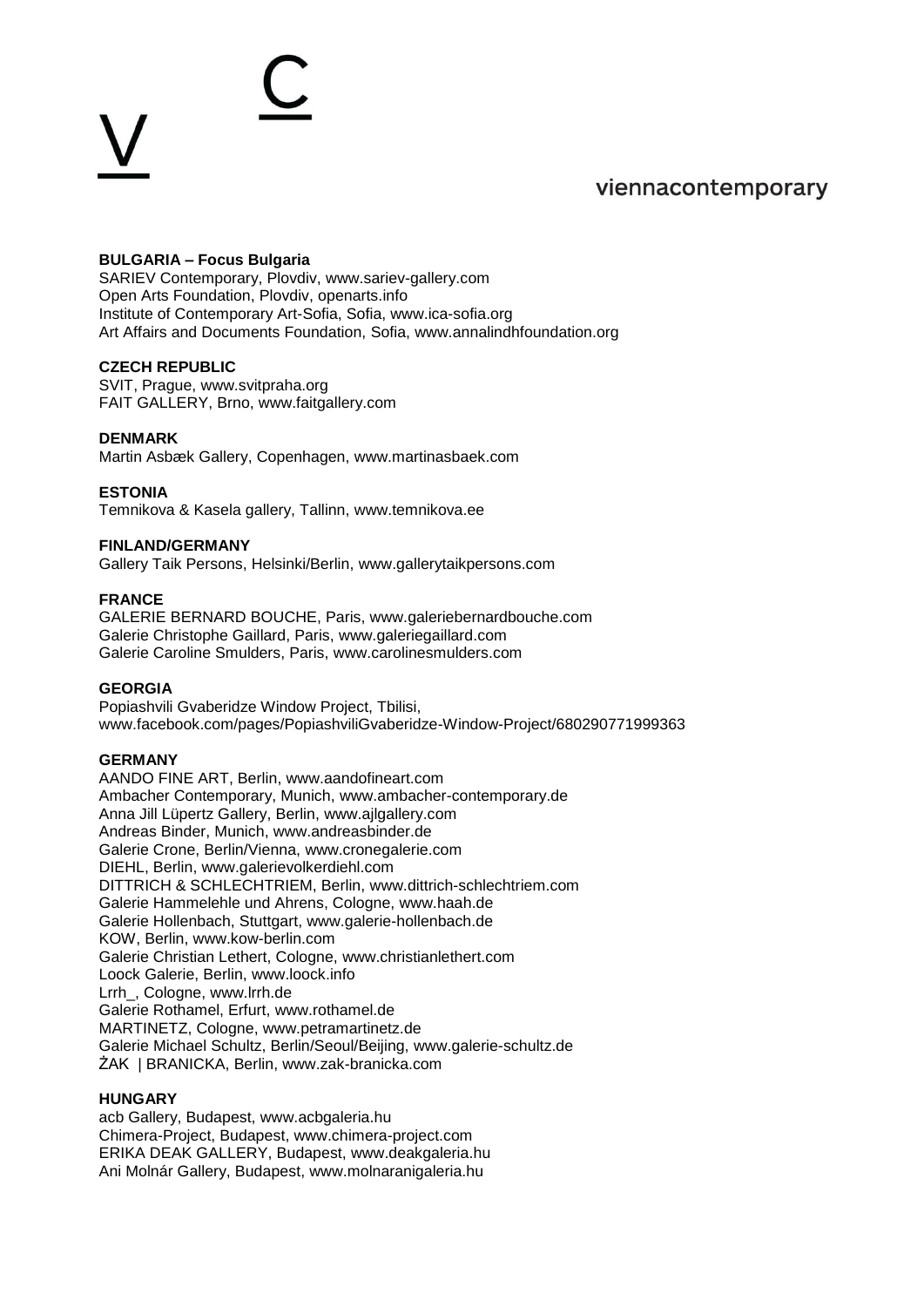# viennacontemporary

**ITALY** Boccanera, Trento, [www.arteboccanera.com](http://www.arteboccanera.com/)

#### **LITHUANIA**

Galerija Vartai, Vilnius, [www.galerijavartai.lt](http://www.galerijavartai.lt/)

#### **POLAND**

Czułość, Warsaw, [www.czulosc.com](http://www.czulosc.com/) Galeria Dawid Radziszewski, Warsaw, [www.dawidradziszewski.com](http://www.dawidradziszewski.com/) Kasia Michalski Gallery, Warsaw, [www.kasiamichalski.com](http://www.kasiamichalski.com/) Propaganda, Warsaw, [www.galeriapropaganda.com](http://www.galeriapropaganda.com/) Raster, Warsaw, www.[raster.art.pl](http://www.raster.art.pl/) Stereo, Warsaw, [www.galeriastereo.pl](http://www.galeriastereo.pl/)

#### **ROMANIA**

418 Contemporary Art Gallery, Bucharest, [www.418gallery.com](http://www.418gallery.com/) : BARIL, Cluj-Napoca, [www.baril.ro](http://www.baril.ro/) Anca Poterașu Gallery, Bucharest, [www.ancapoterasu.com](http://www.ancapoterasu.com/) EASTWARDS PROSPECTUS, Bucharest, [www.eastwardsprospectus.com](http://www.eastwardsprospectus.com/) Ivan, Bucharest, [www.ivangallery.com](http://www.ivangallery.com/) JECZA GALLERY, Timisoara, [www.jeczagallery.com](http://www.jeczagallery.com/) Plan B, Berlin/Cluj, [www.plan-b.ro](http://www.plan-b.ro/)

#### **RUSSIAN FEDERATION**

Galerie Iragui, Moscow, [www.iragui.com](http://www.iragui.com/) Pechersky Gallery, Moscow, [www.pecherskygalery.com](http://www.pecherskygalery.com/) pop/off/art gallery Moscow/Berlin, [www.popoffart.com](http://www.popoffart.com/) Regina Gallery, Moscow, [www.reginagallery.com](http://www.reginagallery.com/) Triangle Gallery, Moscow, [www.gallerytriangle.com](http://www.gallerytriangle.com/) Triumph Gallery, Moscow, [www.triumph-gallery.com](http://www.triumph-gallery.com/)

#### **SLOVAK REPUBLIC**

Roman Fecik Gallery, Bratislava, [www.romanfecikgallery.sk](http://www.romanfecikgallery.sk/)

#### **SLOVENIA**

Galerija Škuc, Ljubljana, [www.galerija.skuc-drustvo.si](http://www.galerija.skuc-drustvo.si/) P74 Gallery, Ljubljana, [www.zavod-parasite.si](http://www.zavod-parasite.si/) Photon Gallery, Ljublijana, [www.photon.si](http://www.photon.si/)

#### **SPAIN**

STEFAN LUNDGREN GALLERY / MALLORCA LANDINGS, Mallorca, [www.mallorcalandings.com](http://www.mallorcalandings.com/)

### **SOUTH KOREA**

Gallery H.A.N., Seoul, [www.gallery-han.com](http://www.gallery-han.com/)

#### **SWITZERLAND**

Galerie Clemens Gunzer, Zurich/Kitzbühel, [www.clemensgunzer.com](http://www.clemensgunzer.com/) Galerie Mezzanin, Geneva, [www.galeriemezzanin.com](http://www.galeriemezzanin.com/) Galerie Nicola von Senger, Zurich, [www.nicolavonsenger.com](http://www.nicolavonsenger.com/)

# **TURKEY**

SANATORIUM, Istanbul, [www.sanatorium.com.tr](http://www.sanatorium.com.tr/) Galeri Zilberman, Istanbul, [www.galerizilberman.com](http://www.galerizilberman.com/)